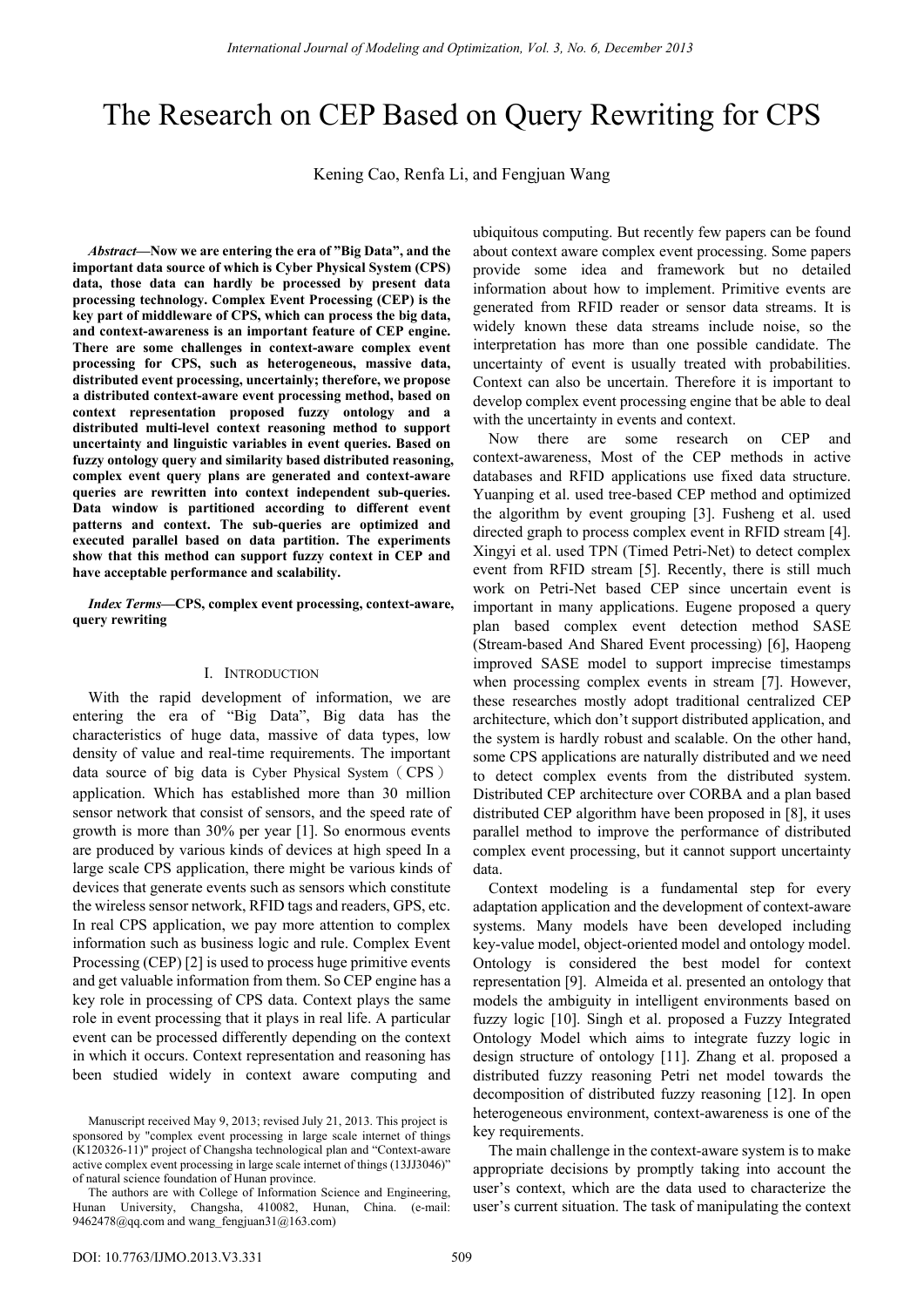data in an intelligent way is a crucial contemporary research, which is often referred to as context reasoning. ChunKyungLee *et al*., propose similarity-based context reasoning to define the similarity between the context models [13]. This does not require the original context information to reduce the complexity of reasoning process. In addition, the correlation of the context models was taken into account using Mahalanobis distance for similarity-based distributed reasoning, the trust of reasoning outcomes was enhanced by finding an optimal context model and avoiding the ambiguity between two context models.

Recently query rewriting has been studied in the new area of ontology reasoning and event processing. Ella *et al*., presented a formal model for pattern rewriting and demonstrated its usage in a comprehensive set of rewriting techniques for complex pattern types, taking various semantic interpretations into account [14]. Nicholas et al. proposed a distributed complex event processing method based on query rewriting [15]. In their work, event patterns are specified in a high-level query language and, before being translated into event automata, are rewritten in a more efficient form. Automata are then distributed across a cluster of machines for detection scalability. Eric et al. introduced filter-based rewrite rules similar to predicate push-down in query optimization of Schema Matching Processes [16]. Modeling tool and recommendation systems for rewriting matching processes are also proposed in their work. Domenico et al. provided a query rewriting method for inconsistent DL-Lite ontologies [17]. In their work, some variants of inconsistency-tolerant semantics are reduced to standard evaluation of a FOL/SOL query over a database through query rewriting. But recently there are few papers about context-aware CEP with query rewriting.

There are some challenges in complex event processing for big data in CPS, such as complexity of the event type and system structure, uncertainty, and mass properties, in order to resolve the problems; we propose a high performance distributed context-aware complex event processing method (DCACEP) for CPS.

#### II. EVENT AND CONTEXT MODEL

**Definition 1. Complex event query language:** A pattern query addresses a sequence of events that occur in temporal order and are further correlated based on their attribute values.

The overall structure of our research language is: PATTERN <pattern structure> [WHERE <pattern matching condition>] [WITHIN <time window>] [RETURN < output specification > ] **Example 1.**query Q1: EVENT SEQ( $A \times 1$ ,  $B \times 2$ ,  $C \times 3$ ,  $D \times 4$ ) WHERE [attr1, attr2]  $x_1$ .attr3 ='1'x<sub>1</sub>.attr4 <  $x$ 4.attr4 skip till any match  $(A, B, C, D)$ Within T Return A, B, D

Where A, B, C, D represent four events of the specified types occurring in temporal order. The WHERE clause further specifies constraints on these events: 1) attr1, attr2 are the common attributes, and attr1=attr2; 2) the attr3 of A is a input value; 3) the atttr4 of A is less than the attr4 of D.

**Definition 2. Primitive event:** A primitive event in event cloud means an atomic occurrence of interest in time. A primitive event is represented as  $\leq A$ ,  $T$   $>$  where A is the set of attributes and T is the timestamp that the event occurs.

**Definition 3. Complex event:** Complex event is a combination of primitive events or complex events by some rule. A complex event is represented as  $\leq E$ , R, Ts  $>$  where E represents the elements that compose the complex event, R represents the rule of the combination, Ts represents the time span of the complex event. The main complex event patterns in our work include "All", "Any", "Count", "Seq", etc.

**Definition 4. Context model:** A context is a named specification of conditions that groups event instances so that they can be processed in a related way. It assigns each event instance to one or more context partitions. A context may have one or more context dimensions and can give rise to one or more context partitions.

**Example 3. Event context types:** Context *C*1: Within 2 km from the motel  $M_1$ . Context  $C_2$ : Within 10 km from accident  $A_1$ . Context  $C_3$ : traffic status of highway is traffic slow (Traffic in a certain highway has several status values: traffic flowing, traffic slow, and traffic stationary).  $C_1$  is an entity distance context.  $C_2$  is an event distance context and  $C_3$ is a state-oriented context.

## III. DISTRIBUTED CONTEXT-AWARE EVENT PROCESSING

## *A. Fuzzy Ontology Based Context Representation*

The context representation in our work is based on the fuzzy ontology framework of [14] and optimized for event processing.

**Definition 5. Fuzzy ontology:** A fuzzy ontology O in a particular domain  $\Delta$  is  $O\Delta = (C, R, P, I, A)$  where C is a set of fuzzy concepts, *P* is a set of fuzzy properties of concepts, I is a set of objects, *R* is a set of fuzzy roles which are the relations between two objects and *A* is a set of axioms that expressed in a logical language.

**Definition 6. Fuzzy concept:** A fuzzy concept C is defined as  $C = \{a_1v_1, a_2v_2, \ldots, a_nv_n\}$  where  $a_i$  is an object, vi is the membership degree of object i in concept C. The degree of object a belongs to a fuzzy concept  $C$  is give by a fuzzy membership function  $\mu$ C: A $\rightarrow$  [0, 1] where A is the set of objects.

**Definition 7. Concept subsumption:** For two fuzzy concepts  $X = \{a_1w_1, a_2w_2... a_nw_n\}$  and  $Y = \{a_1v_1, a_2w_2... a_nw_n\}$  $a_2v_2,...,a_nv_n$ ,  $a_i$  is an object, w<sub>i</sub> and v<sub>i</sub> is the membership degree of object. If  $\forall a_i w_i \in X$ ,  $a_i v_i \in Y$ ,  $v_i \geq w_i$  then *X* is subsumed by *Y* which is denoted by *X*∈ *Y*.

**Definition 8. Fuzzy role:** A fuzzy role R is a fuzzy set of binary relations between two objects in the domain. It is interpreted as a set of pairs of objects from the domain denoted by  $R = \{ \langle a_1, b_1 \rangle w_1, \langle a_2, b_2 \rangle w_2, \dots, \langle a_n, b_n \rangle w_n \}$  where ai and bi are two objects, wi is the degree of the strength of the relation which is given by a fuzzy membership function  $\mu$ R: A $\times$ B $\rightarrow$ [0,1], where A and B are set of objects. The set of object A is named the domain of the role while the set of objects B is named the range of the role.

**Definition 9. Fuzzy role subsumption:** For two fuzzy roles  $S = \{ \langle a_1, b_1 \rangle w_1, \langle a_2, b_2 \rangle w_2, \dots, \langle a_n, b_n \rangle w_n \}$  and T={ $\langle a_1, d_1 \rangle v_1$ ,  $\langle c_2, d_2 \rangle v_2, \ldots, \langle c_n, d_n \rangle v_n$ }, if  $\langle a_i, b_i \rangle w_i \in S$ ,  $\langle a_i, a_i \rangle w_i$  $b_i > v_i \in T$ ,  $v_i \geq w_i$  then S is subsumed by T denoted as *S*∈*T*.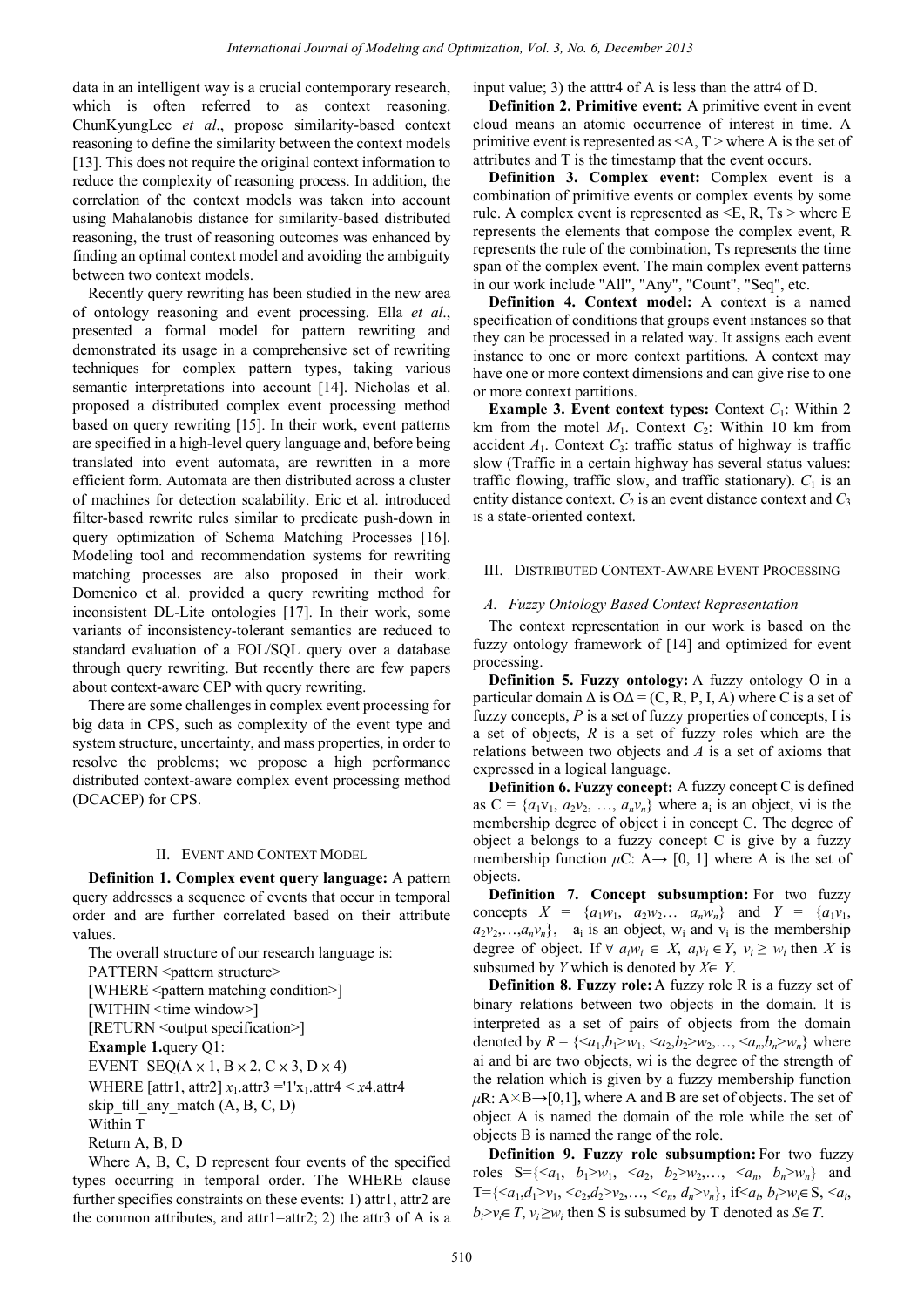**Definition 10. Fuzzy property:** A fuzzy property P is defined as  $P = R$ . C where R is a fuzzy role, C is a fuzzy concept which is the range of the fuzzy role.

**Definition 11. Fuzzy property subsumption:** For two  $fuzzy property P_1 = \{ (\langle a, c \rangle, c) v_1 i | (\langle a, c \rangle, c) w_1 i \in S, cy_1 i \in C \}$ and  $P_2 = \{(\langle a, c \rangle, c) \vee (c \langle a, c \rangle, c) \vee (c \langle a, c \rangle, c) \vee (c \langle a, c \rangle, c) \vee (c \langle a, c \rangle, c) \vee (c \langle a, c \rangle, c) \vee (c \langle a, c \rangle, c) \vee (c \langle a, c \rangle, c) \vee (c \langle a, c \rangle, c) \vee (c \langle a, c \rangle, c) \vee (c \langle a, c \rangle, c) \vee (c \langle a, c \rangle, c) \vee (c \langle a, c \rangle, c) \vee (c \langle a, c \rangle, c) \vee (c$ *c*>*,c*), (≤*a*, *c*>, *c*)  $v_1$ *i* ∈ *P*<sub>1</sub>, (≤*a*, *c*>,*c*)  $v_2$ *i* ∈ *P*<sub>2</sub>,  $v_2$ *i*≥ $v_1$ *i*, then  $p_1$  is said to be subsumed by  $P_2$ , denoted by  $P_1 \in P_2$ .

**Definition 12. Fuzzy property with linguistic variable:** A fuzzy property can be represented by  $\langle V, M \rangle$  where *V* is a set of linguistic variables and M is the membership function.

**Example 4. fuzzy ontology example:** 'red car' is a fuzzy concept and it is subsumes another fuzzy concept 'car'. 'Bob extremely like sport car' is a relation of a fuzzy role and the degree of the strength of this relation is very high (extremely). 'supervise.master-student' is a fuzzy property and it is subsumed by another fuzzy property 'teach.student'. Fuzzy property 'drive.speed' can be set to  $\leq$ {Slow, Medium, Fast},  $\{S, M, F\}$  and S, M, F are depicted in (1)

$$
S = \int_0^{100} \left( \frac{100 - x}{100} \right) / x
$$
  
\n
$$
M = \int_0^{100} \left( \frac{x}{100} \right) / x + \int_{100}^{200} \left( \frac{200 - x}{100} \right) / x
$$
 (1)  
\n
$$
F = \int_{100}^{200} \left( \frac{x - 100}{100} \right) / x
$$

**Definition 13. Fuzzy context:** Fuzzy context denoted by FC is defined as a triple  $FC = \langle N_c, N_o, N_p \rangle$  where  $N_c$  is a set of fuzzy concepts,  $N<sub>o</sub>$  is a set of objects and  $N<sub>p</sub>$  is a set of fuzzy properties.

A part of traffic domain fuzzy ontology is shown in Fig. 1.The fuzzy ontology is represented based on Fuzzy OWL and the basic ontology reasoning component is created based on FuzzyDL.



Fig. 1. A simplified traffic domain fuzzy ontology

# *B. Distributed Multi-Level Context Reasoning Method*

In the large-scale agent system, the logic-based reasoning methods become complex and difficult to gain an overall picture of the context model. In order to support big data, we propose a distributed similarity based reasoning method based on the multi-level context model shown in Fig. 2.

In this model, the level 1 context state is generated from the fuzzy ontology instances and the later are created from basic CEP engine. Ontology instances are distributed since there may be many event processing agents. A level  $i+1$ context state can be deduced from lower level contexts.

• Higher level context reasoning

The uncertainty reasoning process that deduces higher level context state from lower level context is designed based on fuzzy D-S evidence theory [18].

**Definition 14. expectation certainty:** expectation certainty EC (B) can be calculated by

$$
EC(B) = \sum_{i} m(A_i) \bullet \inf(A_i \Rightarrow B) \tag{2}
$$

where *m* is the mass function. When Ai and B both are not fuzzy sets, EC (B) will degenerate into the belief and plausibility degree of the standard D-S theory.



Fig. 2. Multi-level context model

**Definition 15. Inclusive measurement:** inclusive measurement I ( $A \subset B$ ) is the degree to which set A is included in set B. It can be calculated by

$$
I(A \subset B) = \frac{\min_{x} \{1, 1 + \mu(B)(x) - \mu(A)(x)\}}{\max_{x} (\mu(A)(x))}
$$
(3)

Then the belief function can be calculated by

$$
Bel(B) = \sum_{A} I(A \subset B)m(A) \tag{4}
$$

**Definition 16. Extended Dempster combinational rule:** The Dempster combinational rule can be extended as follows,

$$
m_1 \oplus m_2(C) = \frac{\sum_{A \cap B = C} \max_{x} \mu_{A \cap B}(X_i) m_1(A) m_x(B)}{1 - \sum_{A, B} (1 - \max_{x} \mu_{A \cap B}(X_i)) m_1(A) m_x(B)}
$$
(5)

Based on the extended Dempster combination rule, low level context (evidence) can be combined to deduce high level context (conclusion). A collision factor is used to resolve the Zadeh's paradox. We also use an evidence selection strategy to optimize the performance.

• Similarity based distributed context reasoning

In the similarity based distributed context reasoning process, high level context among different CEP engines is merged using D-S evidence theory. During context updating process, new context is merged into existing context based on the fuzzy sets similarity.

**Definition 17. Fuzzy sets similarity**: suppose  $\Theta = {\theta_1}$ ,  $\theta_2$ ,...,  $\theta_n$ } to be the frame of discernment, and the fuzzy sets  $\tilde{A}$  and  $\tilde{C}$  are the two fuzzy subsets, then the similarity between fuzzy  $\tilde{A}$  and  $\tilde{C}$  is defined as:

$$
\omega(\tilde{C}, \tilde{A}) = 1 - \frac{1}{|\Theta|} \sum_{i} |\mu \tilde{c}(\theta_i) - \mu \tilde{A}(\theta_i)| \qquad (6)
$$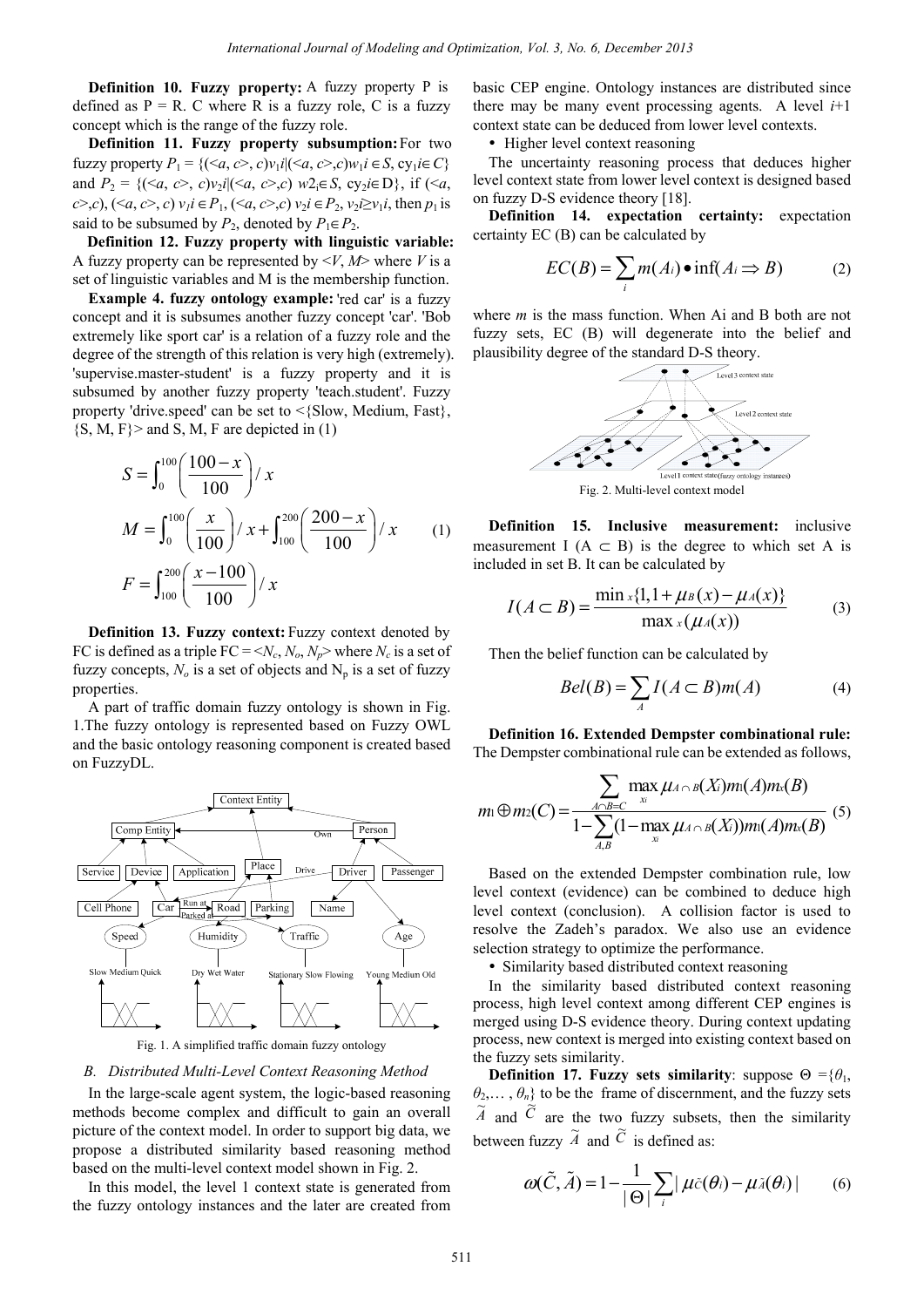Select Evidence method is executing D-S evidence select theory. Processing low-level context step by step, and cluster to generate high level context based on similarity of definition 17. ClusterEvidence method use dynamic plan method to guarantee the performance of local context update. A negotiation protocol is used to control the transportation of context among distributed CEP engines. The protocol try to make the overall data flow of the network to be minimum and the load of every distributed node to be balanced. When context is changed, new high level context is generated

Using this reasoning process we can get high performance distributed reasoning. There is no global control CEP engine which means the algorithm is totally distributed. Traditional distributed reasoning process applies the partitioning and merging whenever the context is updated. Therefore, the reasoning process becomes complex when a large number of agents are involved. In our method, new context can be merged into the most similar existing context and the existing context in different branch will not be affected.

Algorithm 2. distributed query rewriting method

```
Input: EC is the primitive event stream, Q is the query 
        clause 
Output: EI is the event instances satisfies the query 
Method: 
  subQueries ← GlobalResolve(Q, globalContext) 
  isControlNode ←GetControlNode(Q) 
  partitions← Partition(EC,nodes, globalContext) 
  for i = 1 to nodesNumber do
     results[i] \leftarrow subCEP(partitions[i], subQueries[i],isControlNode) 
  end 
  EI \leftarrow MergeResult(results, globalContext)Return EI 
  SubCEP(SC, SQ, isControlNode):
  Input: SC is sub event stream, SQ is CEP the query
  clause, is control node is mean whether need
  sub_control node
  Output: SEI is CEP patterns sub_results 
  Method: 
     SEI \leftarrow \Phi, event filter \leftarrow \Phi, temp_result \leftarrow \PhieventPattern←AnalysisQuery(SQ) 
     eventContext←AnalysisContext(SQ) 
     for each sec eventContext do 
        ResolveContextParameters (sec) 
        sc ← DecomposeContext(sec) 
        eventFilter← eventFilter ResolveEventFilter (sec)
     end 
     dataWindow ← Filter(eventFilter, SC) 
     eventPartitions ← PartitionEvent(dataWindow, 
     eventContext, eventPattern) 
     subQueries ← GenerateSubQuery(eventPartitions, 
     eventContext, eventPattern) 
     i ← 1 
     for each q sub_queries do 
        result[i] \leftarrow executeParallel(q)
        i \leftarrow i + 1end 
                          International Journal of Modeling and Optimization, Vol. 3, No. 6, December 2013<br>
and is excelling P.S syidence select in Section 1914. No. 6, December 2013<br>
control the strained voltain of the material international op
```

```
SEI \leftarrow MergeResult(result)if(isControlNode) 
      controlNode←getControlNode() 
      if(controlNode == localNode) 
        tempResult←ReceiveTempResult() 
        SEI ← MergeTempResult(TempResult,SEI) 
     else 
     SendTempResult(SEI) 
   end if 
end if 
Return SEI
```
# *C. Distributed Query Rewriting Method*

The query rewriting method in our work is shown in algorithm 2. Complex event query clause is analyzed by syntax parser and syntax tree is created. Event patterns and context are included in the syntax tree. Both pattern and context can be composite.

The algorithm 2 can be partitioned into 4 steps which are query analysis, context resolving and event stream filtering, data partitioning, query plan generating and executing. Some context contains parameters and we need to resolve the parameters first. The parameters can be resolved in three ways: event database, ontology and sub-queries.

There are 3 types of event partition methods. The first method is partition by spatial context. In this method, the space is partitioned into N areas first. The event sequences within an area are partitioned into that area. All the event sequences across more than one area are portioned into the number N+1 area. This partition method can make sure there is no overlap among areas. The second is based on segmentation context. The third is based on temporal context. The time window of events can be partitioned into M parts in this method.

In query plan generating and executing step, a sub-query is generated for each partition. The sub-queries are then executed parallel and finally the result of all sub-queries is merged into a final result.

In the distributed CEP system, sometimes the local CEP engine needs data from other nodes. We transport the temporary result but not the original data. In order to save the network bandwidth and avoid overload of the global node, instead of sending all the temporary result to the global node, the algorithm select a proper local node as the control node (the get Control Node() method) and send the temporary result to that node.



Fig. 3. Event partition by spatial context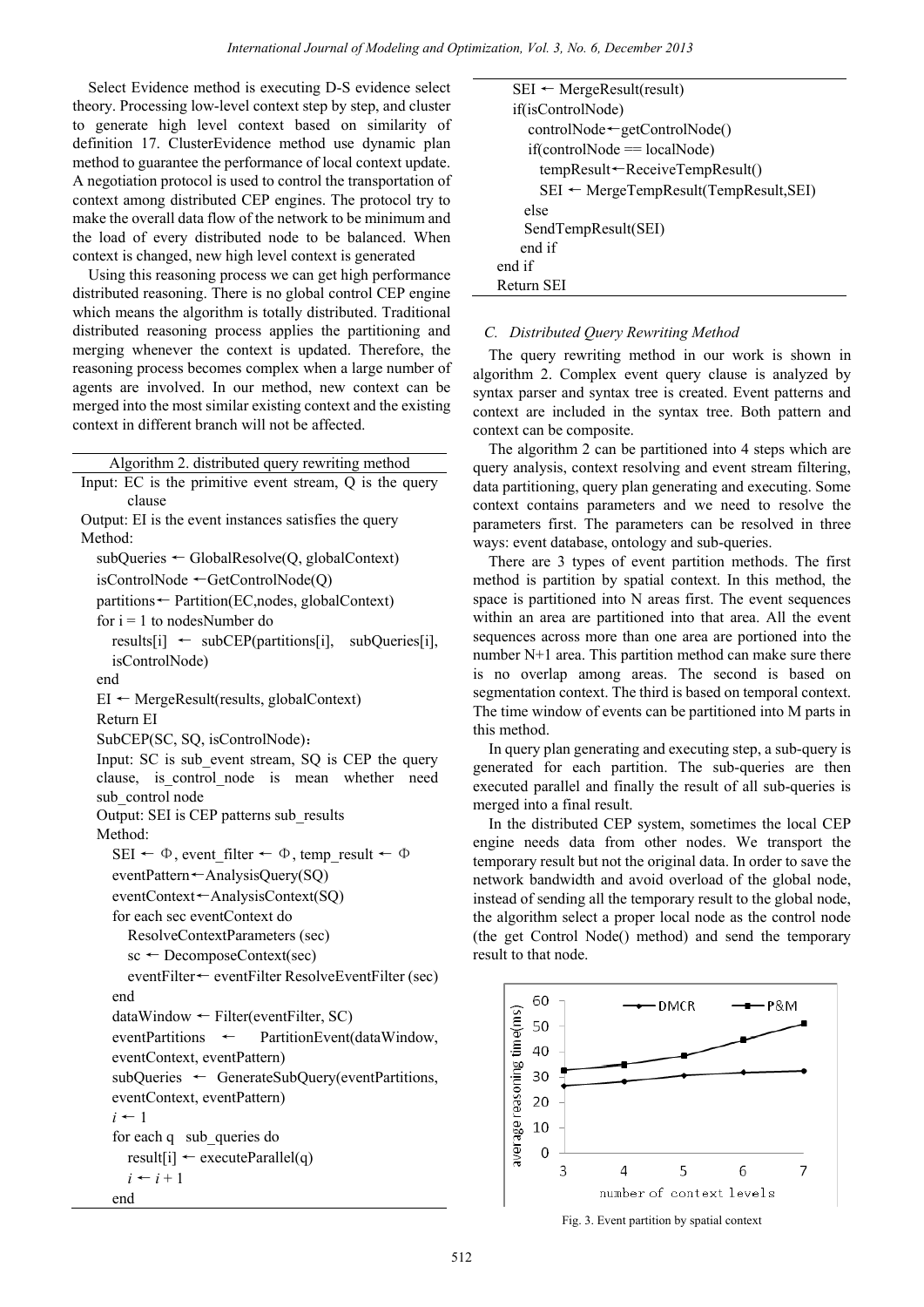

Fig. 4. Performance comparison of basic method and DCACEP on dense data set and sparse data set



Fig. 5. Scalability of DCACEP on sparse data set

#### IV. EXPERIMENTAL EVALUATION

We developed a simulator which can generate primitive events for different kind of sensors and RFID tags according to the device configuration. The objects in the simulator move according to the policy configuration. The CEP engine can read primitive events from the simulator and then detect event patterns according to user's query. In order to support fuzzy context, we created a simplified fuzzy ontology for internet of vehicles for a small virtual city. We used two Lenovo servers with 4GB memory and two Intel Core 2 Duo processors in our experiment.

The performance of DCACEP is related to event selecting factor which is defined as  $S_f = N_p/N_w \times 100\%$  where  $N_p$  is the number of instances for the complex pattern and  $N_w$  is the size of the data window. In our experiments we use dense data set  $(S_f > 10\%)$  and sparse data set  $(S_f < 0.1\%)$ .

We first evaluated the performance of the distributed multi-level context reasoning method (DMCR). We implemented Amir's "partitioning and merging" method [24] in our system (we call it P&M) and compare it with our reasoning method. The result is shown in Fig. 3 We can see the performance of DMCR is better than P&M and when the number of context level increase, the running time of DMCR does not increase as much as that of P&M. The reason is that DMCR use the similarity based method to avoid recalculating for many high level context nodes.

In the second experiment, we compared the performance between dense data set and spares data set which is shown in Fig.4. In the figure 'D' means dense data set and 'S ' means spares data set. We can see the performance of sparse data set is better than that of dense data set. The reason is that the instances of NFA or tree for dense data set are large. The performance of both DCACEP and basic method decreases when the event number increase for sparse data set. But the performance of DCACEP decreases slowly because of the query optimization. International Journal of Modeling and Optimization, Vol. 3, No. 6, December 2013<br>
Existence Content and Society of Modeling and Optimization, Vol. 3, No. 6, December 2013<br>
Existence Content and Society of Modeling and Op

In the last experiment we studied the scalability of

DCACEP on sparse data set which is shown in Fig.5. We selected 'SEQ ', 'AND' and 'TOP-K' patterns. As we can see, the performance does not decrease much when the data window becomes larger to a certain extent. DCACEP has good scalability because it uses a optimized totally distributed similarity base context reasoning method and the query rewriting method is also optimized to make full use of multiple servers and processors.

From the experiments we can conclude that DCACEP can support context in distributed complex event processing and the performance and scalability is acceptable for large scale application

#### **REFERENCES**

[1] J. Manyika, M. Chui, and B. Brown. Big data: The next frontier for innovation, competition, and productivity McKinsey. [Online]. Available: http://www.mckinsey.com/insights/business\_technology/big\_data\_the

next frontier for innovation

- [2] D. Luckham, "The power of events: an introduction to complex event processing in distributed enterprise systems," *Lecture Notes in Computer Science*, 2008, pp, 3.
- [3] Y. Li, J. Wang, L. Feng, and W. Xue, "Accelerating Sequence Event Detection through Condensed Composition," in *Proc. the 5th International Conference on Ubiquitous Information Technologies & Applications*, Sanya, China, Dec. 2010.
- [4] F. H. Wang, S. R. Liu, P. Liu, and Y. J. Bai, "Bridging physical and virtual worlds: Complex event processing for RFID data streams," in *Proc. the 10th International Conference on Extending Database Technology (EDBT'2006)*, 2006, pp. 588-607.
- [5] X. G Jin, X. D. Lee, K. Ning, and B. P Yan, " Efficient Complex Event Processing over RFID Data Stream," in *Proc. the Seventh IEEE/ACIS International Conference*, 2008, pp75-81.
- [6] E. Wu, Y. Diao, and S. Rizvi, "High-performance complex event processing over streams," in *Proc. the 2006 ACM SIGMOD International Conference on Management of Data*, 2006, pp.407-418.
- [7] H. Zhang, Y. Diao, and I. Neil. Recognizing Patterns in Streams with Imprecise Timestamps, *PVLDB*, vol. 3, no. 1, pp. 244-255. Sept. 2010.
- [8] Y. H. Wang and S. H. Yang, "Plan based distributed complex event processing for RFID application" in *Proc. Computational Intelligence and Software Engineering*, 2009, pp.1-4.
- [9] M. Miraoui, C. Tadj, and C. B. Amar, "Context modeling and context-aware service adaptation for pervasive computing systems," *International Journal of Computer and Information Science and Engineering (IJCISE)*, vol. 2, no. 3, pp.148-157. May 2008.
- [10] N. Daei, H. M. Shirazi, R. Askari, and M. Ghanavati, "Service robot navigation based on Q-learning and fuzzy logic," *International Journal of Robots, Education and Art*, vol. 1, no. 2, pp. 1- 9, 2011.
- [11] A. Singh, D. Juneja, and A.K. Sharma, " A fuzzy integrated ontology model to manage uncertainty in semantic web: The FIOM, *International Journal on Computer Science and Engineering (IJCSE)*, vol. 3, no. 3, pp. 1057 - 1062. 2011.
- [12] H. Zhang and K. Chen, "Building social relationship ontology model based on fuzzy set," *International Journal of Digital Content Technology and its Applications*, vol. 6, no. 15, pp. 459- 466, 2012.
- [13] A. Padovitz, S. Wai Loke, and B. Arkady. Zaslavsky, "Multiple-agent" perspectives in reasoning about situations for context-aware pervasive computing systems," *IEEE Transactions on Systems, Man, and Cybernetics*, Part A , vol. 38, no. 4, pp. 729-742 .2008.
- [14] E. Rabinovich, O. Etzion, and A. Gal, "Pattern rewriting framework for event processing optimization," in *Proc. the 5th ACM International Conference on Distributed Event-Based Systems*, New York, 2011, pp.101-112.
- [15] P. Nicholas, S. Møller, M. Migliavacca, and P. Pietzuch, "Distributed complex event processing with query rewriting," in *Proc. the Third ACM International Conference on Distributed EventBased Systems.*  2009, pp.147-156.
- [16] E. Peukert, H. Berthold, and E. Rahm, "Rewrite techniques for performance optimization of schema matching processes," in *Proc. 13th International Conference On Extending Database Technology (EDBT)*, 2010, pp. 453–464.
- [17] D. Lembo, M. Lenzerini, and R. Rosati, "Query rewriting for inconsistent DL-lite ontologies," in *Proc. the 5th Int Conf on Web Reasoning and Rule Systems*, 2011, pp.155-169.